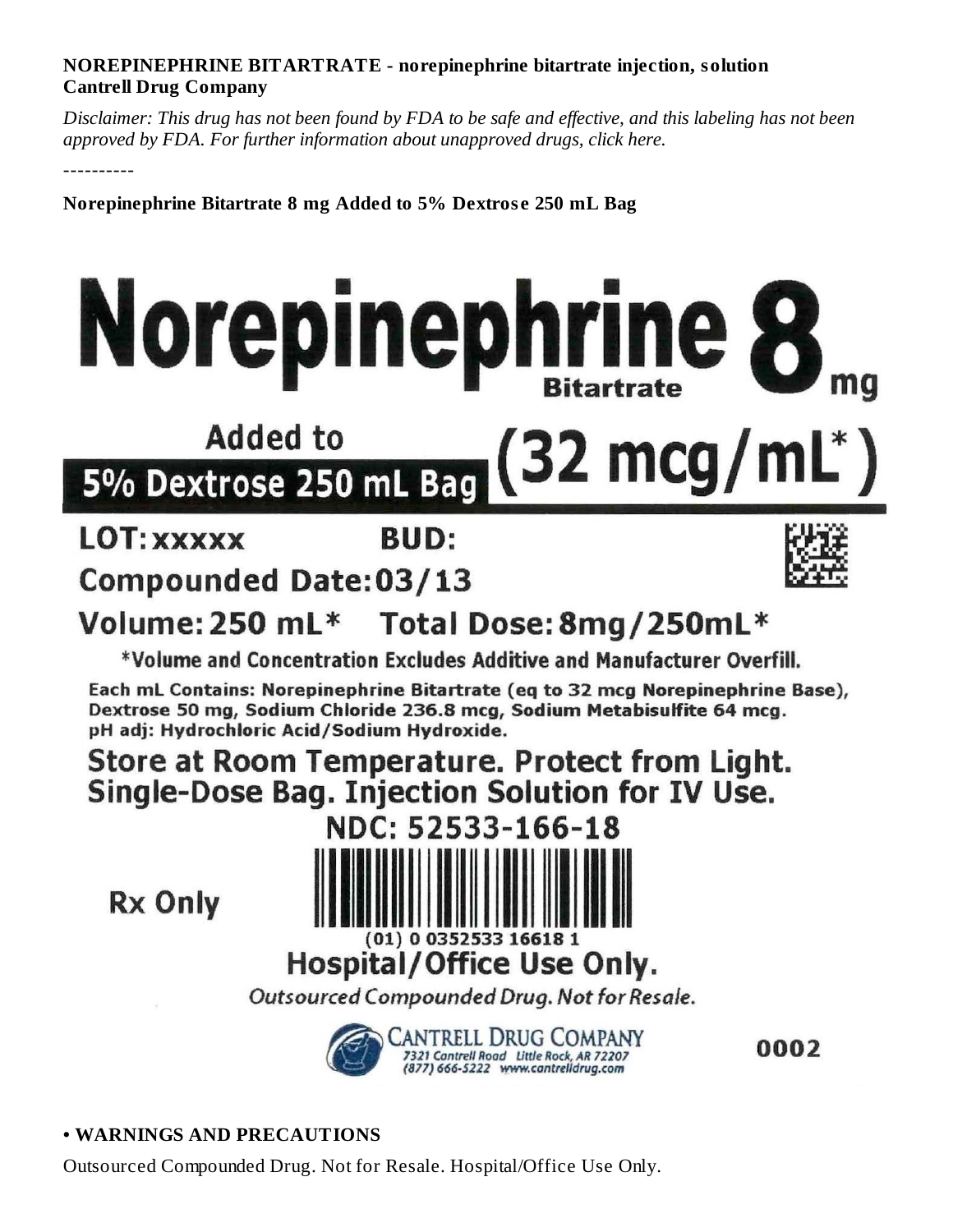#### **• ADVERSE EVENTS**

To facilitate Adverse Event Reporting: www.fda.gov/medwatch or 1-800-FDA-1088.

#### **• HOW SUPPLIED**

Norepinephrine bitartrate injection solution is supplied as a sterile, nonpyrogenic solution that is clear, colorless at 250 mL in a Single-Dose Injection Solution Bag.

This product is Preservative-Free and Latex-Free.

#### **• INGREDIENTS**

Each 1 mL contains the equivalent of 32 mcg norepinephrine base, 50 mg dextrose, 236.8 mcg sodium chloride, 64 mcg sodium metabisulfite, and pH adjusters include hydrochloric acid and/or sodium hydroxide, if necessary.

#### **• STORAGE AND HANDLING**

Store at 20° to 25°C (68° to 77°F). [See USP Controlled Room Temperature]. Protect from light.

Parenteral drug products should be inspected visually for particulate matter and discoloration prior to use, whenever solution and container permit.

Do not use the solution if its color is pinkish or darker than slightly yellow or if it contains a precipitate.

#### **• DOSAGE AND ADMINISTRATION.**

#### **FOR INTRAVENOUS USE ONLY. PRESERVATIVE-FREE INJECTION SOLUTION.**

#### **Rx Only**

Rev. 03/15 CANTRELL DRUG COMPANY LITTLE ROCK, AR 72207

#### **NOREPINEPHRINE BITARTRATE**

norepinephrine bitartrate injection, solution

| <b>Product Information</b>                                                        |                         |                    |                          |  |                   |  |  |  |  |  |
|-----------------------------------------------------------------------------------|-------------------------|--------------------|--------------------------|--|-------------------|--|--|--|--|--|
| <b>Product Type</b>                                                               | HUMAN PRESCRIPTION DRUG | Item Code (Source) |                          |  | NDC:52533-166     |  |  |  |  |  |
| <b>Route of Administration</b>                                                    | <b>INTRAVENOUS</b>      |                    |                          |  |                   |  |  |  |  |  |
|                                                                                   |                         |                    |                          |  |                   |  |  |  |  |  |
|                                                                                   |                         |                    |                          |  |                   |  |  |  |  |  |
| <b>Active Ingredient/Active Moiety</b>                                            |                         |                    |                          |  |                   |  |  |  |  |  |
| <b>Ingredient Name</b>                                                            |                         |                    | <b>Basis of Strength</b> |  | Strength          |  |  |  |  |  |
| No repinephrine Bitartrate (UNII: IFY5PE3ZRW) (No repinephrine - UNII:X4W3ENH1CV) |                         |                    | No repinephrine          |  | $32$ ug in $1$ mL |  |  |  |  |  |